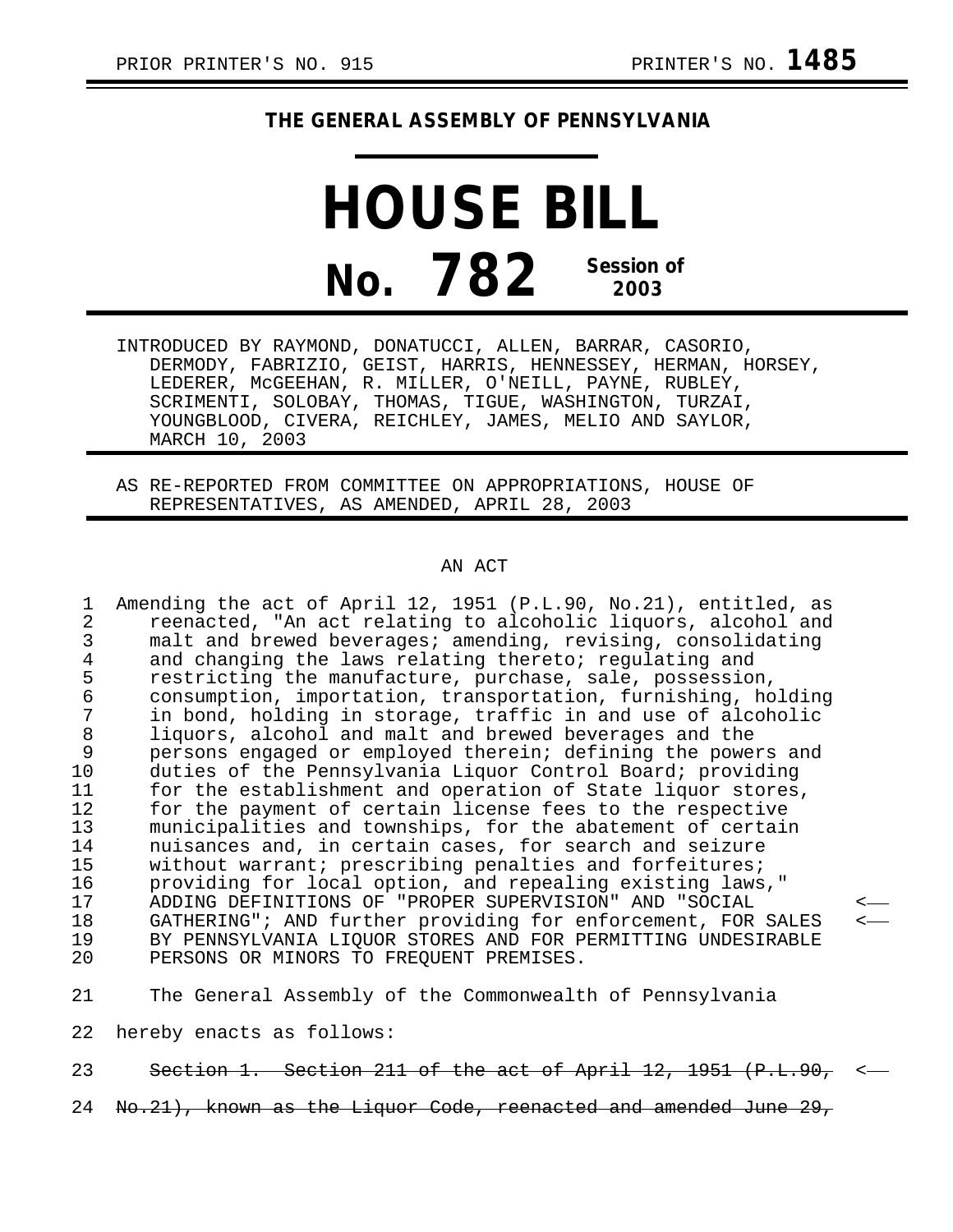2 SECTION 1. SECTION 102 OF THE ACT OF APRIL 12, 1951 (P.L.90, < 3 NO.21), KNOWN AS THE LIQUOR CODE, REENACTED AND AMENDED JUNE 29, 4 1987 (P.L.32, NO.14), IS AMENDED BY ADDING DEFINITIONS TO READ: 5 SECTION 102. DEFINITIONS.--THE FOLLOWING WORDS OR PHRASES, 6 UNLESS THE CONTEXT CLEARLY INDICATES OTHERWISE, SHALL HAVE THE 7 MEANINGS ASCRIBED TO THEM IN THIS SECTION:

1 <del>1987 (P.L.32, No.14), is amended by adding a subsection to read:</del>

8 \* \* \*

9 PROPER SUPERVISION" SHALL MEAN A PERSON TWENTY-FIVE YEARS OF 10 AGE OR OLDER, WHO IS DIRECTLY RESPONSIBLE FOR THE CARE AND 11 CONDUCT OF A MINOR OR MINORS WHILE ON THE LICENSED PREMISES, AND 12 WHO KEEPS THE MINOR OR MINORS WITHIN HIS OR HER SIGHT OR 13 HEARING. IF THE LICENSEE, AN EMPLOYE OF A LICENSEE OR ANYONE 14 ELSE PAID BY THE LICENSEE IS PERFORMING AS PROPER SUPERVISOR 15 THEN THAT PERSON MAY NOT PERFORM ANY OTHER EMPLOYMENT-RELATED 16 DUTIES; OTHERWISE PROPER SUPERVISION SHALL CONSIST OF UNPAID 17 VOLUNTEERS.

18 \* \* \*

19 • SOCIAL GATHERING" SHALL MEAN EVENTS MARKETED TO OR CATERING 20 TO MINORS IN WHOLE OR IN PART FOR WHICH PROPER NOTICE HAS BEEN 21 PROVIDED TO THE BUREAU OF ENFORCEMENT AND AT WHICH TIME NO

22 ALCOHOL IS SERVED AND ALL ALCOHOL IS REMOVED OR SECURED BY LOCK 23 AND KEY AT THE LICENSED PREMISES.

24 \* \* \*

25 SECTION 2. SECTION 211 OF THE ACT IS AMENDED BY ADDING A 26 SUBSECTION TO READ:

27 Section 211. Enforcement.--\* \* \*

28 (f) Funding for the enforcement bureau shall be provided by

29 the board. Each year, the Pennsylvania State Police shall

30 include with its application to the board for annual funding for

20030H0782B1485 - 2 -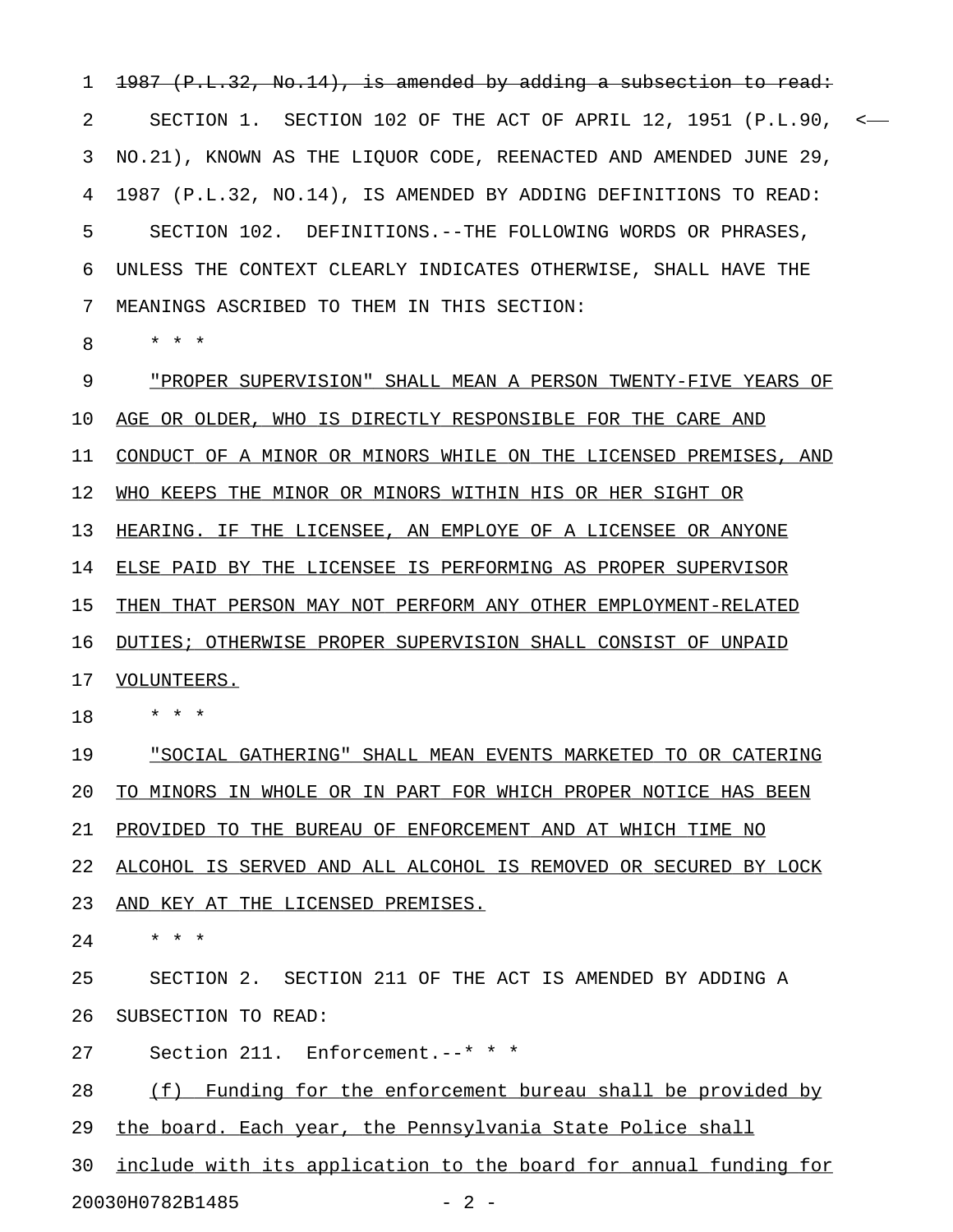1 the enforcement bureau, the following:

2 (1) A complete audit of all expenditures of the enforcement 3 bureau for the period of one year prior to the request for 4 funds. 5 (2) A projected budget of expenses for the coming one-year 6 period. 7 (3) A review of the content of the enforcement bureau's 8 force of civilian officers, as it relates to its multiracial and 9 bilingual characteristics. 10 Section 2. This act shall take effect in 60 days. 11 SECTION 3. SECTION 305(A) AND (H) OF THE ACT, AMENDED < 12 FEBRUARY 21, 2002 (P.L.103, NO.10) AND DECEMBER 9, 2002 13 (P.L.1653, NO.212), ARE AMENDED TO READ: 14 SECTION 305. SALES BY PENNSYLVANIA LIQUOR STORES.--(A) 15 [EVERY PENNSYLVANIA LIQUOR STORE SHALL KEEP IN STOCK FOR SALE 16 SUCH CLASSES, VARIETIES AND BRANDS OF LIQUOR AND ALCOHOL AS THE 17 BOARD SHALL PRESCRIBE. EVERY PENNSYLVANIA LIQUOR STORE SHALL BE 18 AUTHORIZED TO SELL COMBINATION PACKAGES. IF ANY PERSON SHALL 19 DESIRE TO PURCHASE ANY CLASS, VARIETY OR BRAND OF LIQUOR OR 20 ALCOHOL WHICH ANY SUCH STORE DOES NOT HAVE IN STOCK, IT SHALL BE 21 THE DUTY OF SUCH STORE IMMEDIATELY TO ORDER THE SAME UPON THE 22 PAYMENT OF A REASONABLE DEPOSIT BY THE PURCHASER IN SUCH 23 PROPORTION OF THE APPROXIMATE COST OF THE ORDER AS SHALL BE 24 PRESCRIBED BY THE REGULATIONS OF THE BOARD. NO PURCHASER MAY BE 25 REQUIRED TO PURCHASE MORE THAN TWO BOTTLES OR CONTAINERS OF THE 26 PRODUCT, PROVIDED THAT SUCH PRODUCT IS AVAILABLE THROUGH THE 27 STATE STORE SYSTEM.] THE BOARD SHALL IN ITS DISCRETION DETERMINE 28 WHERE AND WHAT CLASSES, VARIETIES AND BRANDS OF LIQUOR AND 29 ALCOHOL IT SHALL MAKE AVAILABLE TO THE PUBLIC AND WHERE SUCH 30 LIQUOR AND ALCOHOL WILL BE SOLD. IF A PERSON DESIRES TO PURCHASE

20030H0782B1485 - 3 -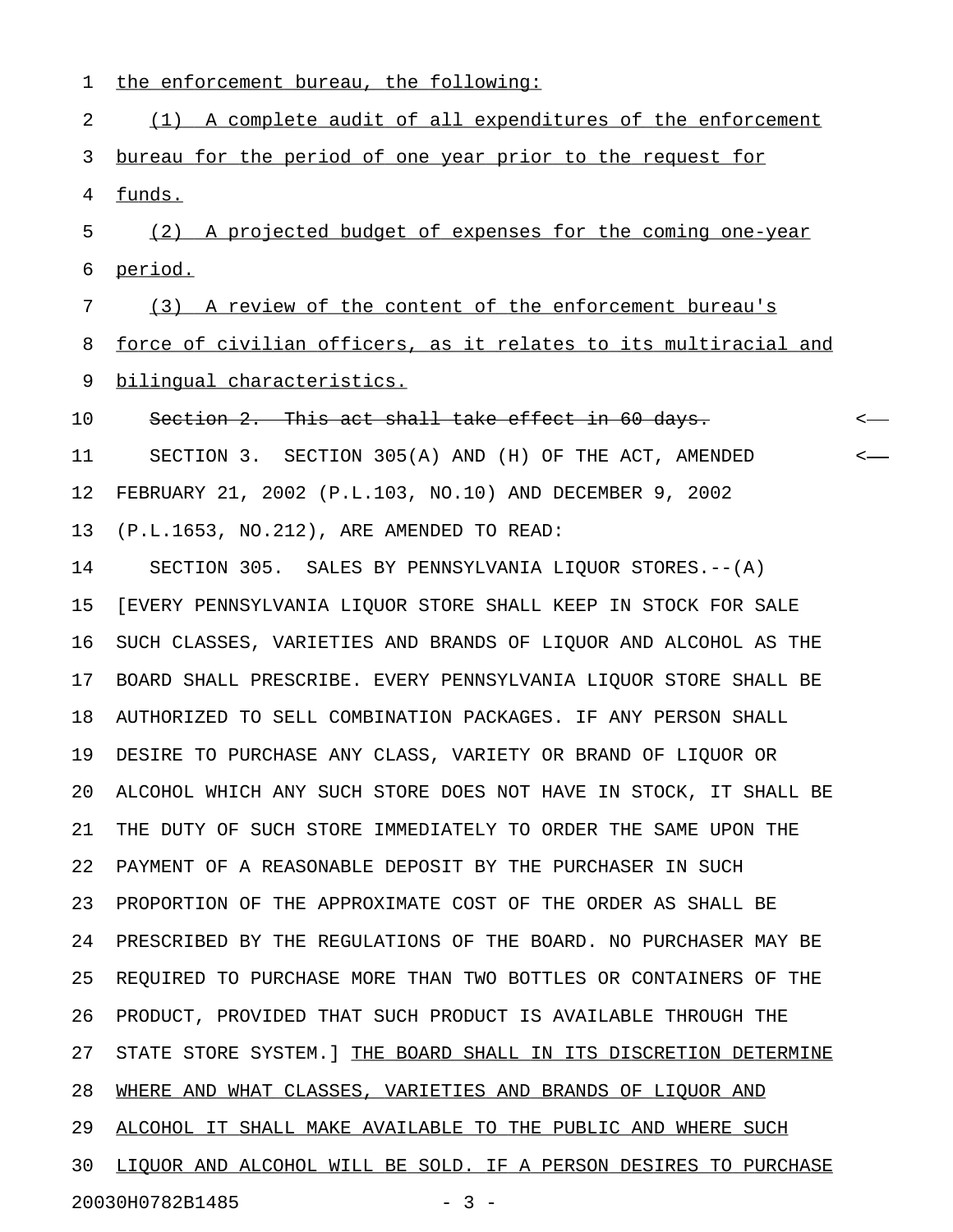1 A CLASS, VARIETY OR BRAND OF LIQUOR OR ALCOHOL NOT CURRENTLY 2 AVAILABLE FROM THE BOARD, HE OR SHE MAY PLACE A SPECIAL ORDER 3 FOR SUCH ITEM SO LONG AS THE ORDER IS FOR TWO OR MORE BOTTLES. 4 THE BOARD MAY REQUIRE A REASONABLE DEPOSIT FROM THE PURCHASER AS 5 A CONDITION FOR ACCEPTING THE ORDER. THE CUSTOMER SHALL BE 6 NOTIFIED IMMEDIATELY UPON THE ARRIVAL OF THE GOODS. 7 IN COMPUTING THE RETAIL PRICE OF SUCH SPECIAL ORDERS FOR

8 LIQUOR OR ALCOHOL, THE BOARD SHALL NOT INCLUDE THE COST OF 9 FREIGHT OR SHIPPING BEFORE APPLYING THE MARK-UP AND TAXES BUT 10 SHALL ADD THE FREIGHT OR SHIPPING CHARGES TO THE PRICE AFTER THE 11 MARK-UP AND TAXES HAVE BEEN APPLIED.

12 UNLESS THE CUSTOMER PAYS FOR AND ACCEPTS DELIVERY OF ANY SUCH 13 SPECIAL ORDER WITHIN TEN DAYS AFTER NOTICE OF ARRIVAL, THE STORE 14 MAY PLACE IT IN STOCK FOR GENERAL SALE AND THE CUSTOMER'S 15 DEPOSIT SHALL BE FORFEITED.

16 \* \* \*

17 (H) EVERY PENNSYLVANIA LIQUOR STORE SHALL SELL GIFT 18 CERTIFICATES WHICH MAY BE REDEEMED FOR LIQUOR. IN ADDITION, THE 19 BOARD MAY SELL CORKSCREWS, WINE ACCESSORIES, TRADE PUBLICATIONS 20 AND WINE SLEEVES AT PENNSYLVANIA LIQUOR STORES.

21 SECTION 4. SECTION 493(14) OF THE ACT, AMENDED DECEMBER 9, 22 2002 (P.L.1653, NO.212), IS AMENDED TO READ:

23 SECTION 493. UNLAWFUL ACTS RELATIVE TO LIQUOR, MALT AND 24 BREWED BEVERAGES AND LICENSEES.--THE TERM "LICENSEE," WHEN USED 25 IN THIS SECTION, SHALL MEAN THOSE PERSONS LICENSED UNDER THE 26 PROVISIONS OF ARTICLE IV, UNLESS THE CONTEXT CLEARLY INDICATES 27 OTHERWISE.

28 IT SHALL BE UNLAWFUL--

29 \* \* \*

30 (14) PERMITTING UNDESIRABLE PERSONS OR MINORS TO FREQUENT 20030H0782B1485 - 4 -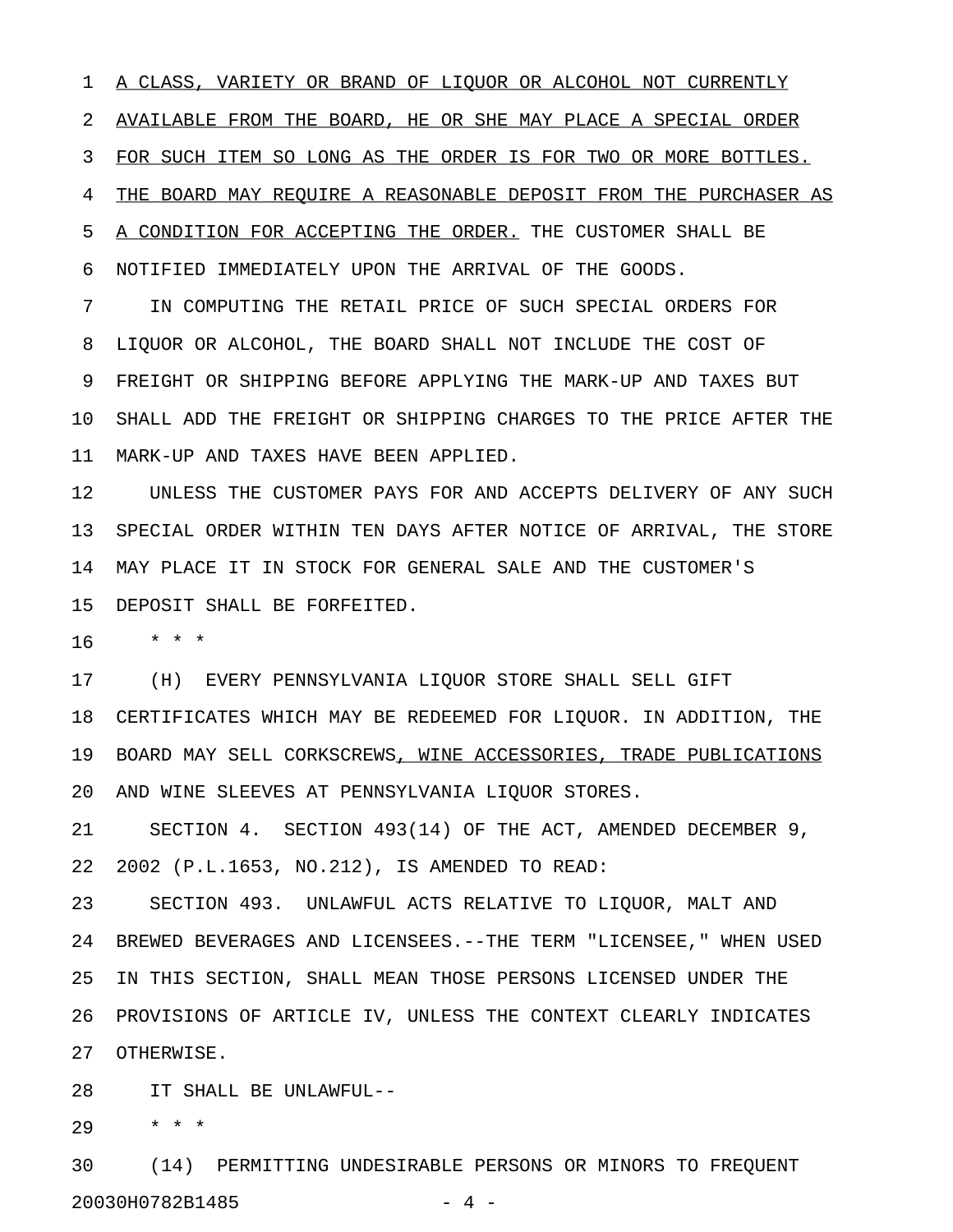1 PREMISES. FOR ANY HOTEL, RESTAURANT OR CLUB LIQUOR LICENSEE, OR 2 ANY RETAIL DISPENSER, HIS SERVANTS, AGENTS OR EMPLOYES, TO 3 PERMIT PERSONS OF ILL REPUTE[,] OR PROSTITUTES [OR MINORS] TO \_\_ 4 FREQUENT HIS LICENSED PREMISES OR ANY PREMISES OPERATED IN 5 CONNECTION THEREWITH.[, EXCEPT MINORS ACCOMPANIED BY PARENTS, \_ 6 GUARDIANS, OR UNDER PROPER SUPERVISION OR EXCEPT MINORS WHO 7 FREQUENT ANY RESTAURANT OR RETAIL DISPENSING LICENSEE WHOSE 8 SALES OF FOOD AND NON-ALCOHOLIC BEVERAGES ARE EQUAL TO FIFTY PER 9 CENTUM OR MORE OF THE COMBINED GROSS SALES OF BOTH FOOD AND 10 ALCOHOLIC BEVERAGES ON THE CONDITION THAT ALCOHOLIC BEVERAGES 11 MAY NOT BE SERVED AT THE TABLE OR BOOTH AT WHICH THE SAID MINOR 12 IS SEATED AT THE TIME (UNLESS SAID MINOR IS UNDER PROPER 13 SUPERVISION AS HEREINAFTER DEFINED) AND ON THE FURTHER CONDITION 14 THAT ONLY TABLE SERVICE OF ALCOHOLIC BEVERAGES OR TAKE-OUT 15 SERVICE OF BEER SHALL BE PERMITTED IN THE ROOM WHEREIN THE MINOR 16 IS LOCATED: PROVIDED, HOWEVER, THAT IT SHALL NOT BE UNLAWFUL FOR 17 ANY HOTEL, RESTAURANT OR CLUB LIQUOR LICENSEE OR ANY RETAIL 18 DISPENSER TO PERMIT MINORS UNDER PROPER SUPERVISION UPON THE 19 LICENSED PREMISES OR ANY PREMISES OPERATED IN CONNECTION 20 THEREWITH FOR THE PURPOSE OF A SOCIAL GATHERING, EVEN IF SUCH 21 GATHERING IS EXCLUSIVELY FOR MINORS: AND PROVIDED FURTHER, THAT 22 NO LIQUOR SHALL BE SOLD, FURNISHED OR GIVEN TO SUCH MINORS NOR 23 SHALL THE LICENSEE KNOWINGLY PERMIT ANY LIQUOR OR MALT OR BREWED 24 BEVERAGES TO BE SOLD, FURNISHED OR GIVEN TO OR BE CONSUMED BY 25 ANY MINOR, AND THE AREA OF SUCH GATHERING SHALL BE SEGREGATED 26 FROM THE REMAINDER OF THE LICENSED PREMISES. IN THE EVENT THE 27 AREA OF SUCH GATHERING CANNOT BE SEGREGATED FROM THE REMAINDER 28 OF THE LICENSED PREMISES, ALL ALCOHOLIC BEVERAGES MUST BE EITHER 29 REMOVED FROM THE LICENSED PREMISES OR PLACED UNDER LOCK AND KEY 30 DURING THE TIME THE GATHERING IS TAKING PLACE. WRITTEN NOTICE, 20030H0782B1485 - 5 -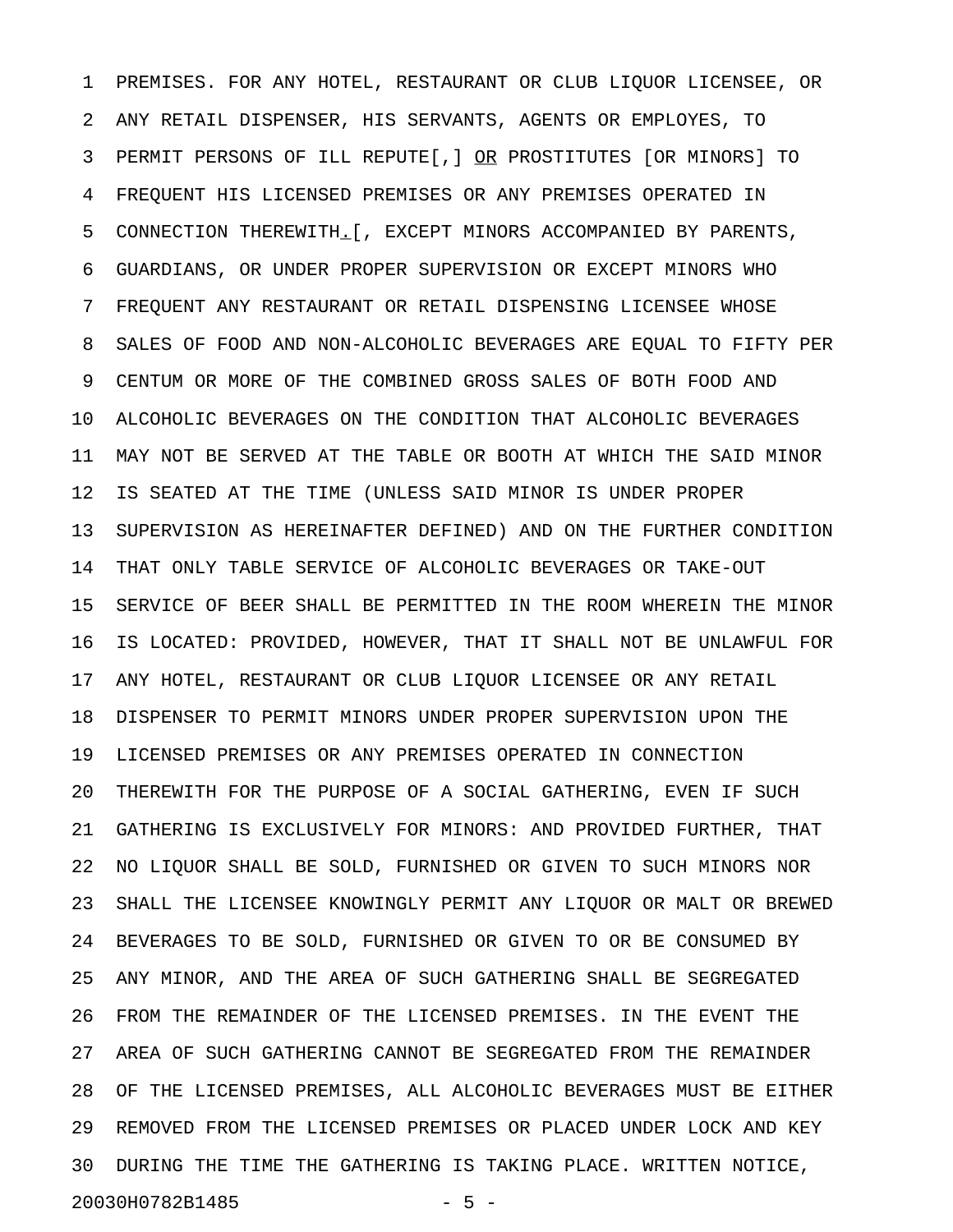1 AT LEAST FORTY-EIGHT (48) HOURS IN ADVANCE OF SUCH GATHERING, 2 SHALL BE GIVEN TO THE ENFORCEMENT BUREAU. ANY LICENSEE VIOLATING 3 THE PROVISIONS OF THIS CLAUSE SHALL BE SUBJECT TO THE PROVISIONS 4 OF SECTION 471. NOTHING IN THIS CLAUSE SHALL BE CONSTRUED TO 5 MAKE IT UNLAWFUL FOR MINORS TO FREQUENT PUBLIC VENUES OR 6 PERFORMING ARTS FACILITIES.

7 "PROPER SUPERVISION," AS USED IN THIS CLAUSE, MEANS THE 8 PRESENCE, ON THAT PORTION OF THE LICENSED PREMISES WHERE A MINOR 9 OR MINORS ARE PRESENT, OF ONE PERSON TWENTY-FIVE YEARS OF AGE OR 10 OLDER FOR EVERY FIVE MINORS OR PART THEREOF WHO IS DIRECTLY 11 RESPONSIBLE FOR THE CARE AND CONDUCT OF SUCH MINOR OR MINORS 12 WHILE ON THE LICENSED PREMISES AND IN SUCH PROXIMITY THAT THE 13 MINOR OR MINORS ARE CONSTANTLY WITHIN HIS SIGHT OR HEARING. THE 14 PRESENCE OF THE LICENSEE OR ANY EMPLOYE OR SECURITY OFFICER OF 15 THE LICENSEE SHALL NOT CONSTITUTE PROPER SUPERVISION. ] MINORS 16 MAY ONLY FREQUENT LICENSED PREMISES IF; (A) THEY ARE 17 ACCOMPANIED BY A PARENT; (B) THEY ARE ACCOMPANIED BY A LEGAL 18 GUARDIAN; (C) THEY ARE UNDER PROPER SUPERVISION; (D) THEY ARE 19 ATTENDING A SOCIAL GATHERING; OR (E) THE HOTEL, RESTAURANT OR 20 RETAIL DISPENSER LICENSEE HAS GROSS SALES OF FOOD AND 21 NONALCOHOLIC BEVERAGES EQUAL TO FIFTY PER CENTUM OR MORE OF ITS 22 COMBINED GROSS SALE OF BOTH FOOD AND ALCOHOLIC BEVERAGES. IF A 23 MINOR IS FREQUENTING A HOTEL, RESTAURANT OR RETAIL DISPENSER 24 LICENSEE UNDER SUBSECTION (E), THEN THE MINOR MAY NOT SIT AT THE 25 BAR SECTION OF THE PREMISES, NOR MAY ANY ALCOHOLIC BEVERAGES BE 26 SERVED AT THE TABLE OR BOOTH AT WHICH THE SAID MINOR IS SEATED, 27 UNLESS SAID MINOR IS WITH A PARENT, LEGAL GUARDIAN OR UNDER 28 PROPER SUPERVISION. FURTHER, IF A HOTEL, RESTAURANT, CLUB LIQUOR 29 LICENSEE OR RETAIL DISPENSER IS HOSTING A SOCIAL GATHERING UNDER 30 SUBSECTION (D) THEN WRITTEN NOTICE AT LEAST FORTY-EIGHT HOURS IN

20030H0782B1485 - 6 -